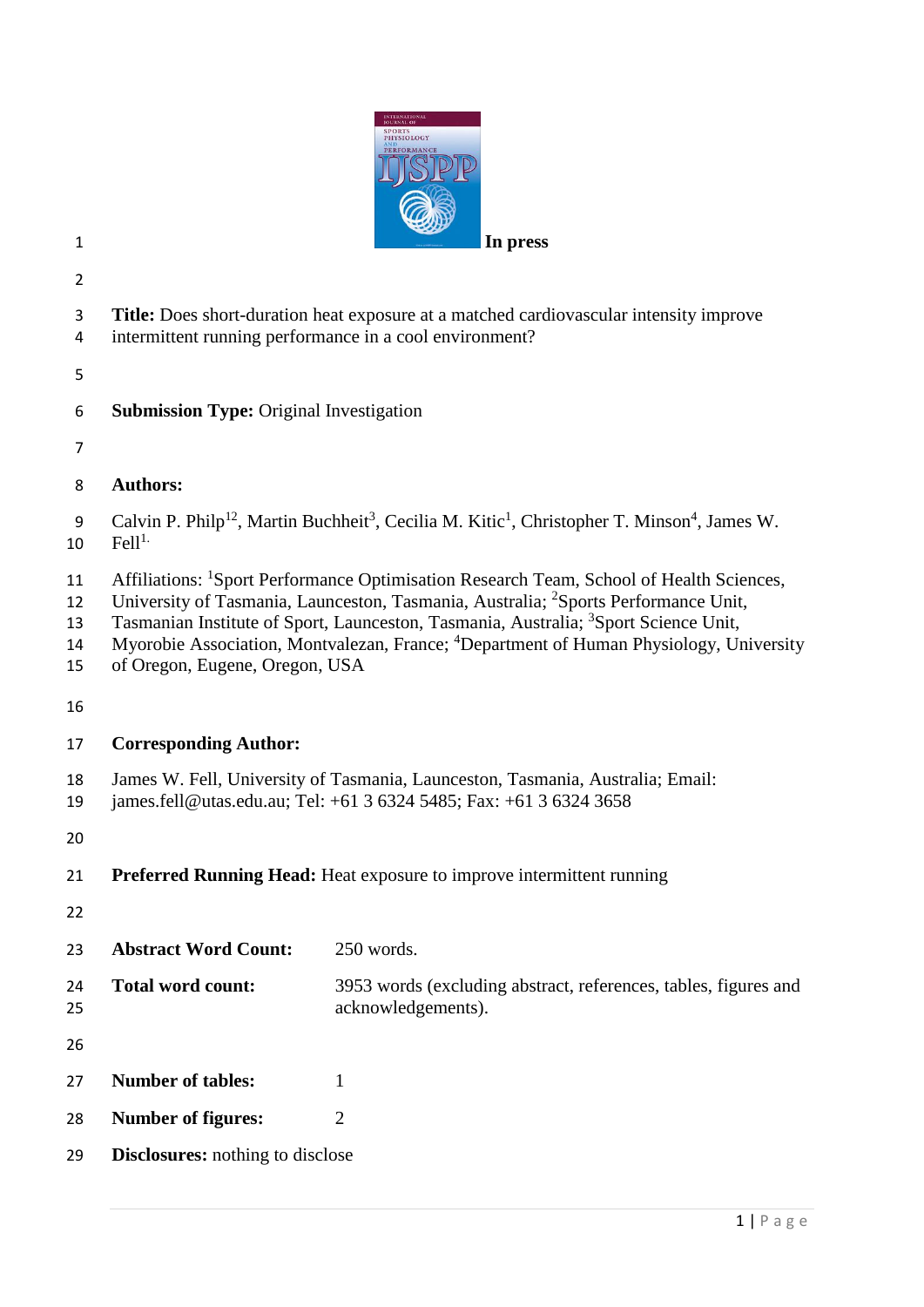### **1. ABSTRACT**

- **Purpose:** To investigate whether a five-day cycling training block in the heat (35°C) in
- Australian rules footballers was superior to exercising at the same relative intensity in cool
- conditions (15°C) for improving intermittent running performance in a cool environment
- 34  $(<18$ °C).
- **Methods:** Using a parallel-group design, 12 semi-professional football players performed
- five days of cycling exercise [70% heart rate reserve (HRR) for 45 min (5 x 50 min sessions
- 37 in total)] in a hot (HEAT,  $35\pm1^{\circ}$ C,  $56\pm9\%$  RH) or cool environment (COOL,  $15\pm3^{\circ}$ C,
- 81±10% RH). A 30-15 Intermittent Fitness Test to assess intermittent running performance
- 39 (V<sub>IFT</sub>) was conducted in a cool environment ( $17\pm2\degree$ C,  $58\pm5\%$  RH) prior to, one and three
- days after the intervention.
- **Results:** There was a likely small increase in  $V_{\text{IFT}}$  within each group [HEAT:  $0.5 \pm 0.3$  km.h<sup>-1</sup>,
- 42  $1.5\pm0.8$  x smallest worthwhile change (SWC); COOL  $0.4\pm0.4$  km.h<sup>-1</sup>,  $1.6\pm1.2$  x SWC] three
- 43 days post the intervention, with no difference in change between the groups  $(0.5\pm1.9\%$ ,
- 0.4 $\pm$ 1.4 x SWC). Cycle power output during the intervention was almost certainly lower in
- 45 the HEAT group (HEAT  $1.8 \pm 0.2$  W kg<sup>-1</sup> vs. COOL  $2.5 \pm 0.3$  W kg<sup>-1</sup>, -21.7 $\pm 3.2$  x SWC, 100/0/0).
- **Conclusions:** This study indicates that when cardiovascular exercise intensity is matched (i.e.
- 70% HRR) between environmental conditions, there is no additional performance benefit
- from short-duration moderate-intensity heat exposure (5 x 50 min) for semi-professional
- footballers exercising in cool conditions. However, the similar positive adaptations may
- occur in the HEAT with 30% lower mechanical load, which may be of interest for load
- management during intense training or rehabilitation phases.
- 53 Key Words: heat acclimation; football; plasma volume; relative-intensity exercise,  $V_{\text{IFT}}$
- 

### **2. INTRODUCTION**

- With the increasing competiveness and time demands associated with elite sport, scientists,
- coaches and athletes are always searching for time-efficient methods to improve physical
- performance. Recently, supplementing traditional training with training in hot environments
- has gained increasing interest as a time efficient means of enhancing exercise performance.
- Heat acclimation has been shown to induce physiological adaptations such as plasma volume
- 61 (PV) expansion,<sup>[1,](#page-10-0) [2](#page-10-1)</sup> reduced oxygen uptake at a given power output<sup>[3](#page-10-2)</sup> and a reduced cardiac
- [2](#page-10-1) frequency at a given work rate<sup>2</sup> that may improve exercise performance in cool conditions
- $(<18^{\circ}C).$ <sup>[1-3](#page-10-0)</sup>
- Physiological benefits and improvements in intermittent running performance in hot ambient
- conditions in highly trained female hockey athletes have been shown following as few as four
- 66 heat exposures<sup>[4](#page-10-3)</sup> and intermittent running performance was improved by 44%  $(d=2.0)$  in
- temperate conditions in elite Australian rules football (ARF) players following a 14-day
- 68 training camp in the heat.<sup>[5](#page-10-4)</sup> Given improvements in intermittent running may relate to
- 9 improvements in on-field performance in team sports,<sup>6</sup> heat exposure may prove a substantial
- ergogenic aid for team sport athletes.
- Improvements in intermittent running performance are observed with heat exposure, although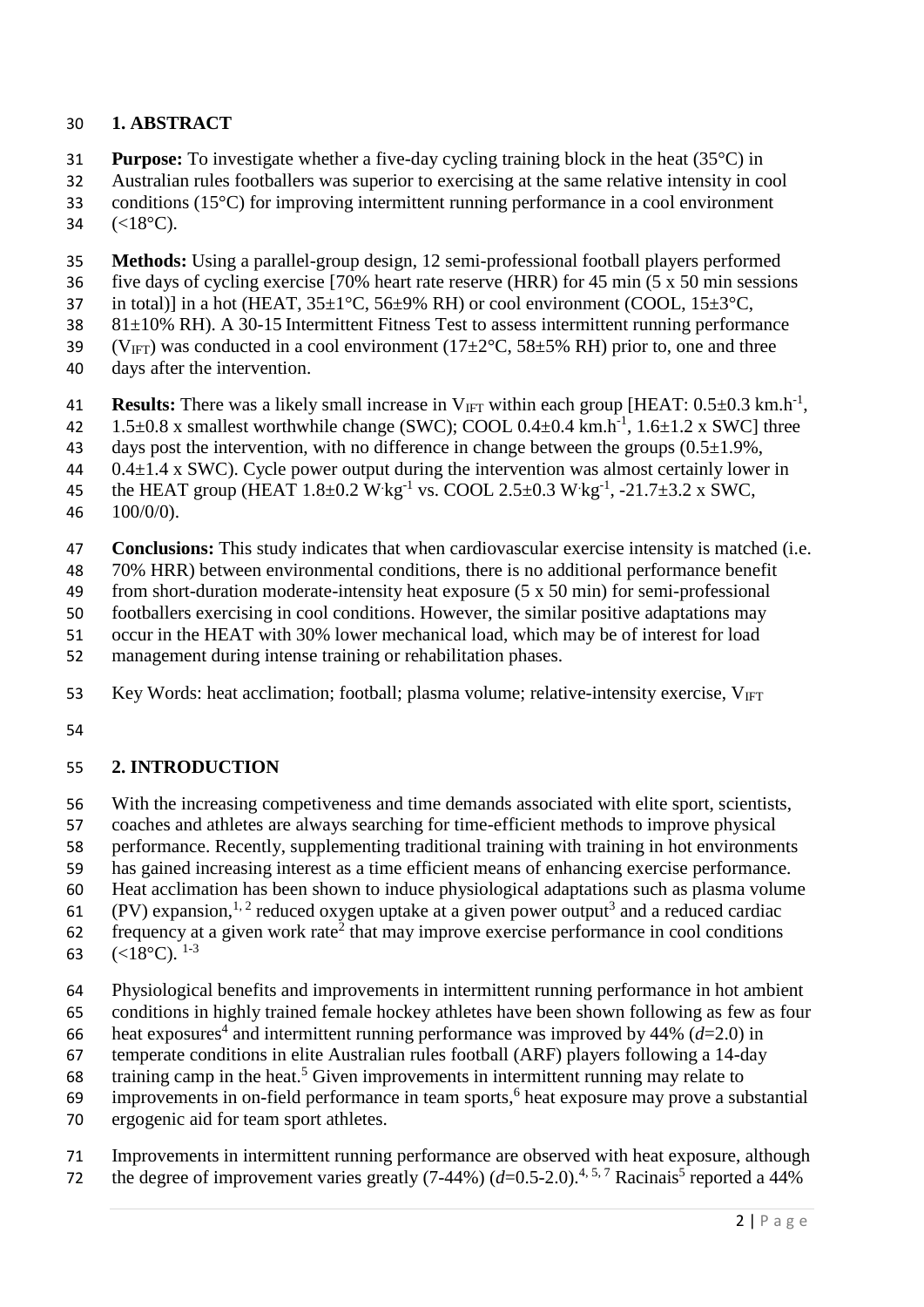improvement in elite ARF player's intermittent running performance although this was conducted early pre-season, when the greatest gains in fitness could be expected. A 7-day heat acclimation training camp with footballers in season has led to a smaller, 7% increase in 6 intermittent running.<sup>7</sup> While improvements have been reported,<sup>[5,](#page-10-4)7</sup> these studies determining the effect of heat exposure on intermittent running performance have lacked a control group. Therefore, the true effect of heat exposure on performance in team sport athletes exercising in cool environments is still unknown. While traditional heat exposure protocols entail 80 exposure periods of seven or more consecutive exercise sessions of 90 min,  $1-3$  physiological adaptations and performance benefits have been observed in hot conditions after as little as 82 four to five exposures of  $\leq 60$  min.<sup>[4](#page-10-3)</sup> To date, only two studies<sup>[9,](#page-10-7) [10](#page-10-8)</sup> have investigated the effect 83 of short-duration heat exposure  $(\leq 5 \times 60 \text{ min}$  sessions) on running performance in cool- temperate conditions. Of these studies, neither investigated intermittent aerobic running performance in team sport athletes. In a team sport setting, a short-duration heat exposure protocol may be more practical than traditional acclimation procedures due to the nature of weekly competition and limits on training load, where additional running volume must be added with caution. Consequently, the investigation of a time-efficient heat exposure protocol

with a control group is of interest.

 Traditional heat acclimation studies have prescribed exercise at a set work rate and then compared this with a control group performing exercise at the same work rate in a cooler 92 environment.<sup>[2,](#page-10-1) [11](#page-10-9)</sup> The use of a set work rate based on speed or power output increases the physiological strain experienced in the heat compared to a cooler environment. Maw and 94 colleagues<sup>[12](#page-10-10)</sup> found that cycling for 30 min at the same work rate in a hot (40°C) versus a cool (8°C) environment resulted in significantly higher end heart rate (164 vs. 135bpm) and skin temperature (38 vs. 28°C). While the additional physiological strain associated with 97 exercising in the heat is well documented,  $13, 14$  $13, 14$  very little literature<sup>[9,](#page-10-7) [15](#page-10-13)</sup> has employed heat exposure protocols where exercise is prescribed using a relative intensity based on heart rate 99 (HR) or rate of perceived exertion (RPE). Periard and colleagues<sup>[16](#page-11-0)</sup> have recently proposed a HR clamp protocol whereby exercise intensity is prescribed by a set HR determined from 101 cool condition testing (eg. HR corresponding to  $\%$  VO<sub>2max</sub>). This method could potentially be quite efficient for the practitioner whilst also addressing the current debate around the effect of higher relative intensity on adaptations observed with heat acclimation and exposure. With this in mind, the investigation of an easily administered HR clamp based protocol is

warranted.

106 The aim of this study was to compare intermittent running performance  $(V_{\text{IFT}})$  in cool

107 conditions (<18°C) following five days of training in the heat (35°C) or cool (15°C), at a

comparable cardiovascular intensity. The cycle heat exposure protocol was deliberately

- designed with a short exposure time using relative intensity in order to address the practical
- relevance of minimising 'non-specific' aerobic training time and intensity faced by many
- elite team sports.
- 

# **3. METHODS**

# **Subjects**

- Twelve Tasmanian State League (TSL) ARF players were recruited (age 23±4 years, height
- 116 186.0 $\pm$ 7.6 cm, body mass 83.4 $\pm$ 10.2 kg) from three separate TSL teams. Participants
- provided written informed consent and the study was approved by the institutional research
- ethics committee, which conformed to the recommendations of the Declaration of Helsinki.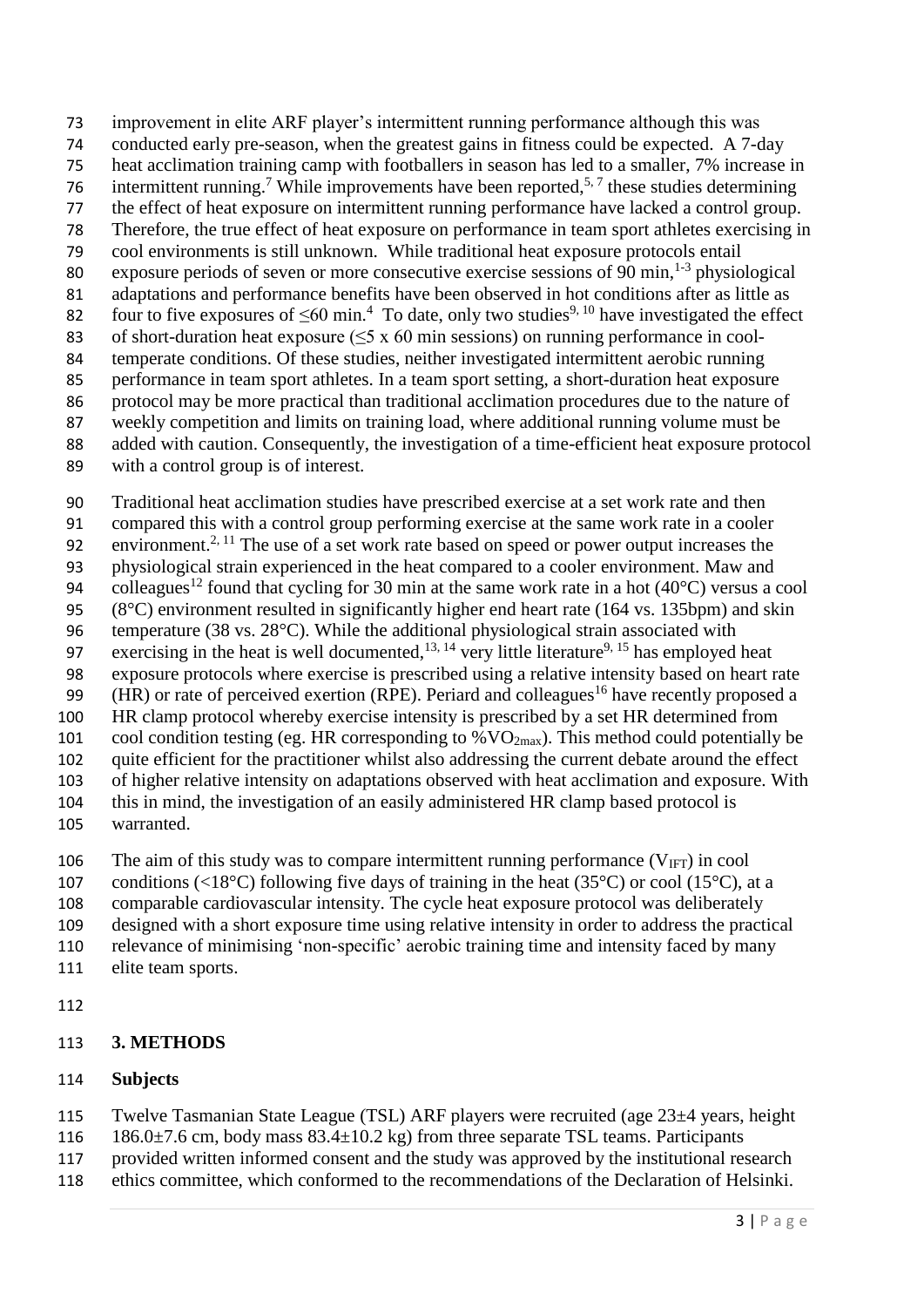### **Design**

Using a parallel-group study design, participants were allocated to either a hot (HEAT, n=6:

- 122 age 22 $\pm$ 4 years, height 190.8 $\pm$ 7.6 cm, body mass 85.0 $\pm$ 9.6 kg) or a cool group (COOL, n=6: 123 age  $23\pm 4$  years, height  $181.3\pm 3.6$  cm, body mass  $81.8\pm 11.4$  kg) where they cycled for 50 min
- 124 at 70% HRR. A graded aerobic intermittent running test  $(30-15<sub>IFT</sub>)$  was conducted one day
- prior, then one (Post 1) and three (Post 2) days after the final cycle training intervention to
- 126 determine peak velocity ( $V_{\text{IFT}}$ ). All of the 30-15<sub>IFT</sub> testing sessions were conducted in an
- 127 indoor basketball stadium where average temperature was  $17\pm2\degree C$ ,  $58\pm5\%$  RH. Groups were
- 128 matched for running performance (heat:  $V_{IFT}$  19.33 $\pm$ 1.4 km.h<sup>-1</sup>; cool:  $V_{IFT}$  19.50 $\pm$ 1.1 km.h<sup>-1</sup>) and team (except one pair matched only by running performance). Players completed at least
- 130 one familiarisation session of the  $30-15_{\text{IFT}}$  in the week prior to baseline testing. Blood was
- collected one day prior (except for one pair whose blood samples were collected 8-days prior)
- and one day post the cycle-training. Participants were in the final weeks of an 18-week
- preseason period (average maximum daily environmental temperature during study period
- was 22°C) and required to continue normal football training sessions and practice matches
- but avoid any additional training.
- 

# **Training intervention**

Participants completed five consecutive days of cycle training for 50 min in addition to their

- normal training. All cycle sessions were conducted early morning (06:00-09:00), a similar 140 time to the time of  $30-15_{\text{IFT}}$  testing. The 50 min sessions involved a 5 min warm-up (2.5 min
- at 50% HRR, followed by 2.5 min building up to 70% HRR) followed by 45 min at 70%
- HRR. Cycle training on Wattbike ergometers (Wattbike pro, Nottingham, UK) occurred in
- 143 either hot  $(35\pm1\degree C, 56\pm9\% \text{ RH})$  or cool  $(15\pm3\degree C, 81\pm10\% \text{ RH})$  environments with no
- additional airflow provided. Cycling power output was adjusted manually via the participants
- adjusting cadence as required. Average power output was recorded for each cycle training session. For each cycle-training session thermal sensation (using a 13-point scale from -3
- "unbearably cold" to 3 "unbearably hot")<sup>[19](#page-11-1)</sup> and RPE<sup>[20](#page-11-2)</sup> were collected every 10 min during
- 148 and immediately post each cycle-training session. Participants were given water (2.5ml.kg<sup>-1</sup>)
- that was to be consumed completely prior to the end of the training session. After each cycle-
- training session, participants were encouraged to consume 1.5x the fluid lost during the
- session and were provided access to a commercial sports drink solution. RPE was also
- collected during normal football training sessions to determine entire training workload.
- 

# **Measurements**

155 The 30-15 $_{IFT}^{21}$  $_{IFT}^{21}$  $_{IFT}^{21}$  was performed pre and twice post (1 and 3 days) the 5-day cycle-training

- intervention. A standardized warm-up protocol utilising a 5 min submaximal shuttle run over
- 157 20m at a speed 9 km.h<sup>-1</sup> then a 5 min dynamic warm-up component was completed prior to 158 each  $30-15$ IFT.
- Resting HR was collected upon wakening on the mornings of each testing session.
- Participants were instructed to remain still for two minutes before recording the measurement
- of HR over a 60s period. Maximal heart rate was determined as the maximal heart rate
- achieved during either the familiarisation or baseline 30-15IFT testing sessions. 70% HRR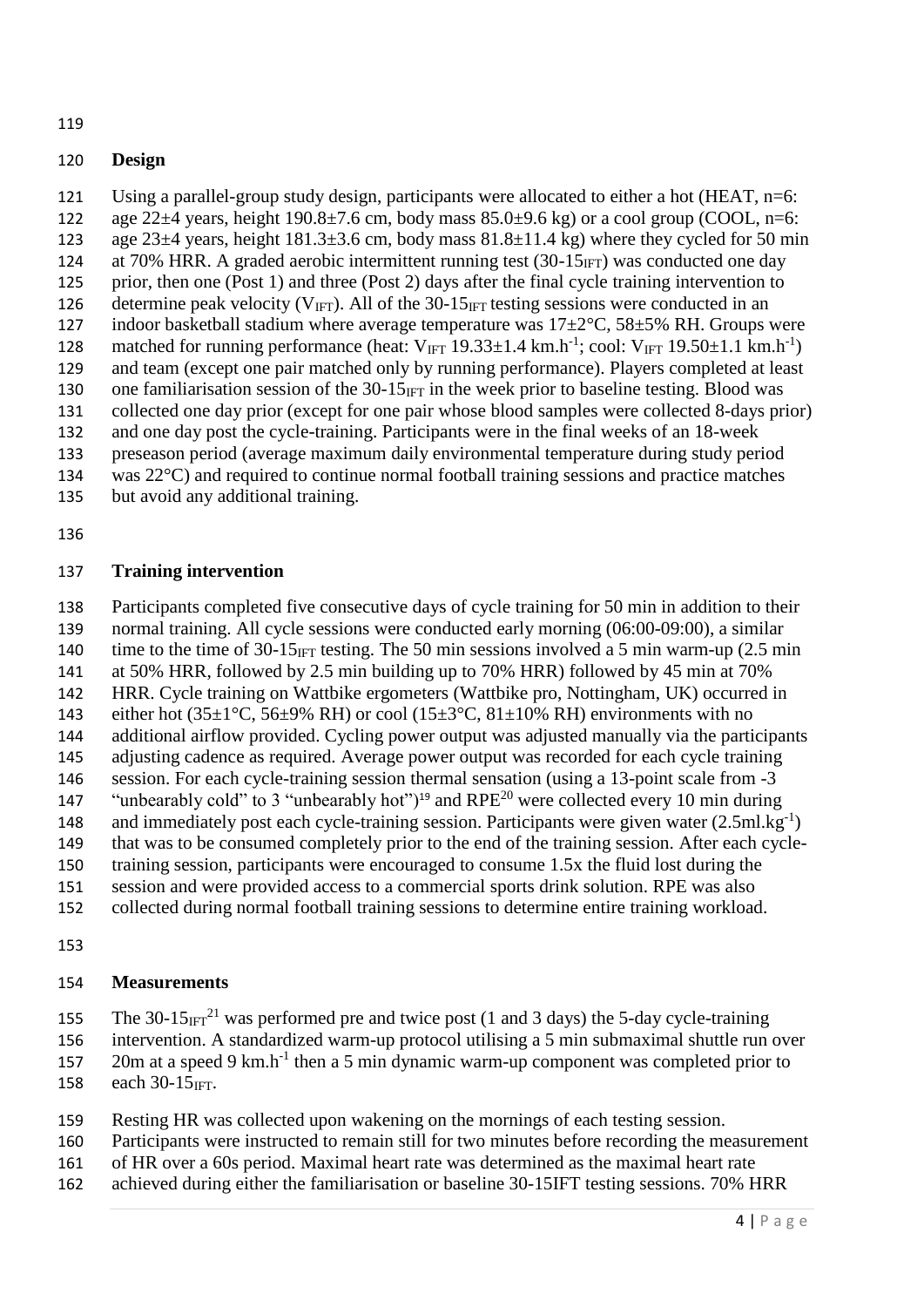- was then calculated by the following equation: [0.7(maximal HR resting HR) + resting HR].
- A finger prick blood sample (100µL) was collected on baseline and Post 1 testing days prior
- 166 to the 30-15 $_{\text{IFT}}$ . Participants were seated for approximately 10 min prior and then during
- collection, with all samples analysed within 15 min of collection. Haemoglobin (Hb)
- concentrations were determined in duplicate using a HemoCue® Hb 20. Haematocrit (Hct)
- was determined via the capillary centrifuge method, spinning at 12,000rpm for 5 min.
- Haemoglobin and Hct measures were performed by two experienced operators with inter-
- tester reliability determined as 3.3% for Hb and 0.9% for Hct. Changes in Hb and Hct
- 172 enabled calculation of relative change in plasma volume<sup>[22](#page-11-4)</sup>.
- Urine samples were collected before cycle-training sessions to enable determination of urine
- specific gravity (USG) (PAL 10-S, Atago Co, Ltd, Tokyo, Japan). Body mass (participants
- wearing only their underwear) was measured before each testing session, and before and after cycle training to determine fluid loss.
- Prior to each exercise session, tympanic temperature was recorded (Thermoscan, Braun
- 178 GmbH, Kronberg, Germany) and water (2.5 ml kg<sup>-1</sup> of body mass) provided to each
- participant. Participants were instructed to consume all fluid during the 50 min cycling
- training. Tympanic temperature and HR (Team 2 system, Polar, Oulu, Finland) were recorded
- at 5 min intervals during each session. The tympanic temperature recording device was stored
- at room temperature and was only exposed to the exercise climate conditions for brief periods
- for recording.
- Training load was calculated using the session RPE x time method using the Borg RPE scale 185 of 6-[20](#page-11-2).<sup>20</sup>
- 

#### **Statistical Analysis**

- Data are presented as mean ± standard deviation (SD). Comparisons of group averages for 189 variables across the entire intervention period,<sup>[23](#page-11-5)</sup> between-group differences and within-group
- 190 comparisons<sup>[24](#page-11-6)</sup> were calculated with 90% confidence limits (90% CL) using specifically-
- designed Excel spreadsheets. The smallest worthwhile change (SWC) was variable-
- dependent and determined via one of the following three methods: 0.2 x between-subjects SD 193 for  $V_{\text{IFT}}$  and cycle session relative power output, the change that corresponds to a worthwhile
- change (0.2 x between-subjects SD) in high-intensity running performance for submaximal
- HR (3%) and within-individual day-to-day variations (present lab setting) for the remaining
- variables (plasma volume: 4%, haemoglobin: 2%, haematocrit: 4%, training load: 5%,
- thermal sensation: 5%, body mass and fluid loss: 0.5%, tympanic temperature: 1% and urine-
- specific gravity: 0.7%). All changes and differences in the variables were expressed as a
- factor of the SWC. Quantitative chances of clear changes (within-group analysis), or greater
- or smaller changes in performance or physiological variables in HEAT vs. COOL, were
- assessed qualitatively as follows: >25–75%, possibly; >75–95%, likely; >95–99%, very
- likely; >99%, almost certainly, with percentages presented as increase/trivial/decrease.
- 
-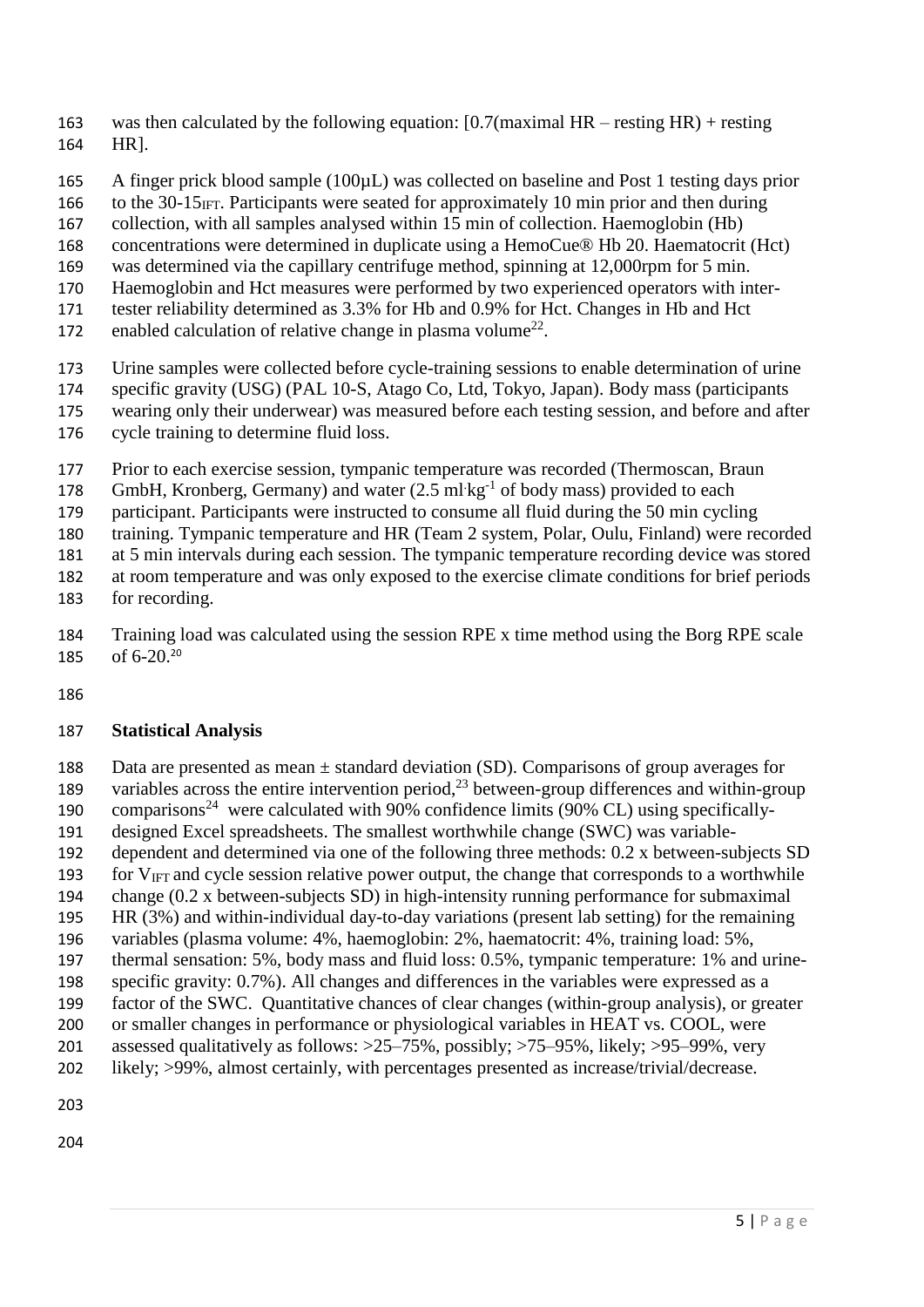#### **4. RESULTS**

### **Training Load**

During the study the HEAT group had a possibly small higher session-RPE load during

football training sessions (cycle sessions not included) (HEAT 3960±444 vs. COOL

3608 $\pm$ 735, 2.3 $\pm$ 4.1 x SWC, 70/20/10). Average cycle-training session-RPE load was likely

- similar (HEAT 3432±115 vs. COOL 3335±107, 0.6±0.7 x SWC, 16/84/0). When both
- football training load and cycle training intervention load were combined to calculate total training load the HEAT group had a possibly small higher training load than the COOL
- 213 (HEAT 7392 $\pm$ 362 vs. COOL 6942 $\pm$ 798, 1.4 $\pm$ 2.3 x SWC, 63/33/4). When total training load
- 214 was compared for the participants matched by teams  $(n=10)$ , total training loads were similar
- between HEAT and COOL groups (HEAT 7421±396 vs. COOL 7250±288, 0.5±1.1 x SWC,
- 20/78/2).

### **Cycle intervention**

219 Relative cycle power output was almost certainly lower in the HEAT group (HEAT 1.8 $\pm$ 0.2

220 W kg<sup>-1</sup> vs. COOL 2.5±0.3 W kg<sup>-1</sup>, -21.7±3.2 x SWC, 100/0/0), while average tympanic

221 temperature was very likely higher in the HEAT group (HEAT  $37.6\pm0.3\degree$ C vs. COOL

222  $36.9\pm0.3^{\circ}$ C,  $2.4\pm0.8$  x SWC,  $99/1/0$ ), and maximum tympanic temperature was almost

certainly higher (HEAT 38.3±0.4°C vs. COOL 37.3±0.2°C, 2.7±0.6 x SWC, 100/0/0).

Thermal sensation and fluid loss were almost certainly higher in the HEAT group (thermal

 sensation: HEAT 2.1±0.1 vs. COOL 1.2±0.3, 15.3±8.0 x SWC, 100/0/0; fluid loss: HEAT 226 1.10 $\pm$ 0.04 L vs. COOL 0.75 $\pm$ 0.11 L, 98.4 $\pm$ 45.7 x SWC, 100/0/0) while USG and RPE were

likely similar (USG: HEAT 1.023±0.001 vs. COOL 1.018±0.002, 0.7±0.4 x SWC, 0/91/9;

RPE: HEAT 14±0 vs. COOL 13±0, 0.6±0.7 x SWC, 16/84/0).

# **High-Intensity intermittent running performance**

231 There appeared to be no worthwhile between group difference on  $V_{\text{IFT}}$ , with a possibly trivial

difference in change between groups from Pre to Post 1 and a likely trivial difference from

Pre to Post 2 (Table 1). Despite no worthwhile difference between the two groups in the

234 change from Pre to either Post 1 or Post 2, both groups showed a likely small increase in  $V_{\text{IFT}}$ 

235 at Post 2 (Figure 1) but a likely trivial change in  $V_{\text{IFT}}$  at Post 1 (Figure 1).

### **Physiological Adaptations**

Submaximal HR, Hct, and Hb data from between-group analyses are presented in Table 1.

There was a likely trivial difference in between-group change for Hct and an unclear

- difference in Hb concentration change from Pre to Post 1. Despite no difference in change
- between the two groups, within-group comparisons revealed that at Post 1, the HEAT group
- 242 had a likely trivial decrease in Hct  $(-2.5\pm3.2\%,-0.6\pm0.8 \text{ x SWC}, 1/78/21)$  and a likely large
- 243 decrease in Hb concentration  $(-7.0 \pm 5.7\%,-3.5 \pm 2.8 \times \text{SWC}, 1/6/93)$  whilst the COOL group
- 244 showed a possibly large decrease in Hct  $(-4.6\pm 2.4\%,-1.1\pm 0.6 \times \text{SWC}, 0/29/71)$  and a likely
- 245 large decrease in Hb concentration  $(-3.8 \pm 4.9\%,-1.9 \pm 2.5 \times \text{SWC}, 3/21/76)$ .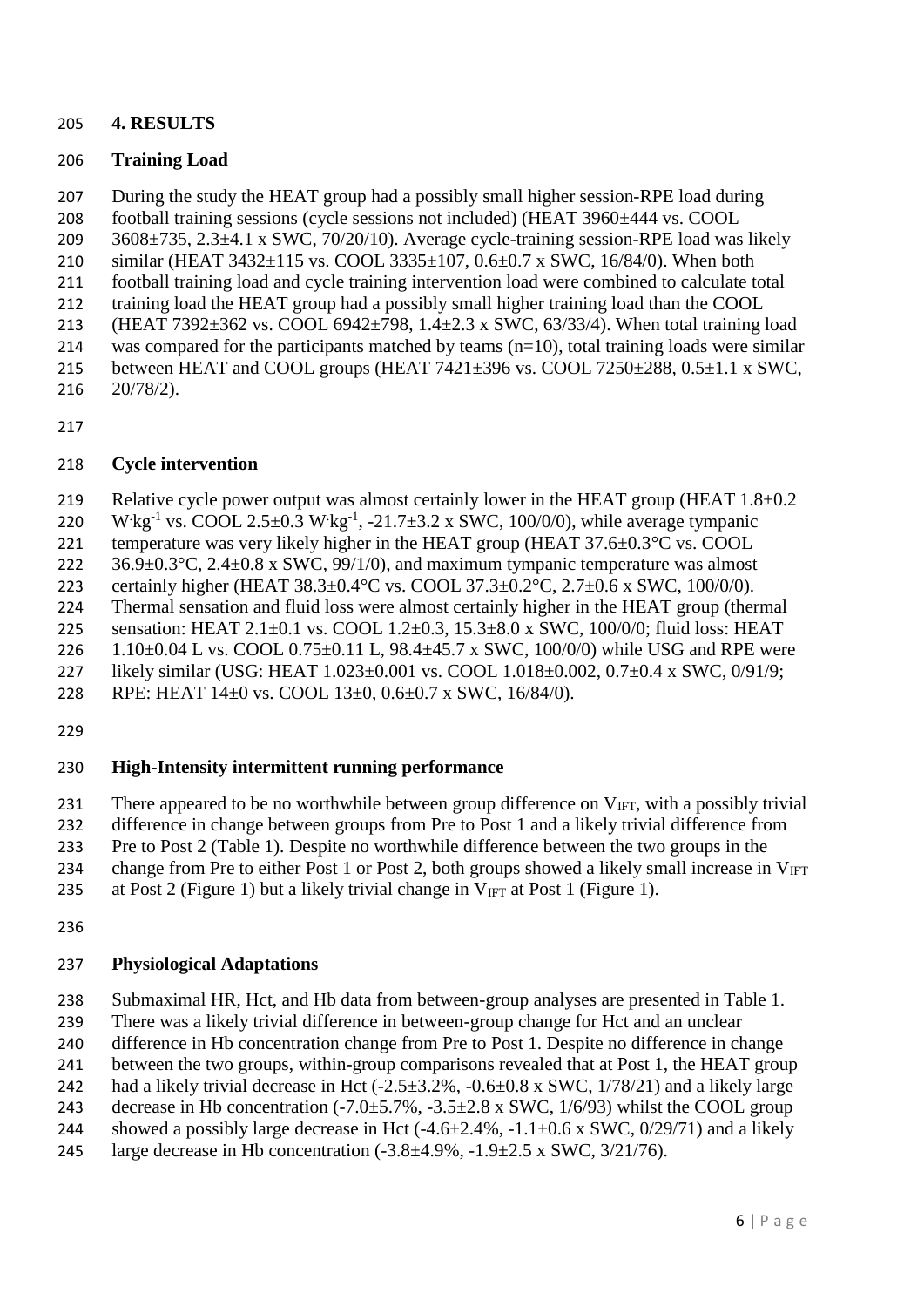When submaximal HR was compared between the groups, there was a possibly trivial

- difference in change from Pre to Post 1 and a possibly greater decrease in submaximal HR in
- the HEAT group at Post 2 (Table 1). When analysed within-group, the HEAT group showed
- a likely large decrease at Post 1 and a possibly large decrease at Post 2 whilst the COOL
- group showed a possibly small decrease at both Post 1 and Post 2 (Figure 2). When changes in PV were compared between-groups, the HEAT group displayed a possibly small greater
- 252 increase from Pre to Post 1 ( $1.9\pm9.0\%$ ,  $0.5\pm2.3$  x SWC,  $34/53/13$ ) (Table 1). When analysed
- within-group both the HEAT and COOL groups showed likely large increases in PV from Pre
- to Post 1 respectively (Table 1).
- 

# **5. DISCUSSION**

257 The findings of this study suggest that an improvement in  $V_{\text{IFT}}$  in cool conditions (<18<sup>o</sup>C)

- can be achieved from 5 x 50 min cycle sessions in the heat, however the benefits are likely
- similar when compared to training at the same relative intensity in a cool environment.
- Whilst no additional running performance benefits were achieved by cycling in the HEAT
- compared to the COOL at equal relative intensity (70% HRR), it is worth noting that the
- HEAT group achieved similar performance benefits to the COOL group despite performing approximately 30% less mechanical training load during the cycle training.
- 
- There is currently conflicting evidence to whether heat exposure can lead to physiological
- [2](#page-10-1)65 adaptations that improve exercise performance in cool conditions. Lorenzo et  $al^2$  and Scoon
- 266  $\cdot$  et al<sup>[25](#page-11-7)</sup> found that significant performance benefits from the use of heat acclimation can be
- 7 realised in cool conditions . However, recently Karlsen et al<sup>26</sup> and Keiser et al<sup>[27](#page-11-9)</sup> found no performance increase in cool conditions in either intervention or control groups after a 14-day
- and 10-day heat acclimation protocol, respectively. Given the conflicting evidence, the recent
- 270 cross-talk debate from Minson and Cotter<sup>[28](#page-11-10)</sup> regarding the adaptations from heat exposure,
- and the issue of relative versus absolute exercise intensity prescription effects on performance
- in cool environments, our study adds to the scarce amount of literature investigating the
- effect of short-duration heat exposure (≤5 x 60 min sessions) on performance in cool
- environments. Our findings contrast previous longer-duration heat exposure literature as we
- found an increase in performance in both groups. Plausible reasons for this difference may
- have been our relatively short exposure duration, use of relative training intensity under both
- conditions, and the additional load to participants' current training.
- 278 Traditionally, heat acclimation protocols have utilised exposure durations of  $\geq$ 7 x 90 min 279 sessions.<sup>[1,](#page-10-0) [2,](#page-10-1) [11](#page-10-9)</sup> Due to the competing time demands of elite sport, the efficacy of shorter, less 280 disruptive heat exposure protocols have been investigated. Recently, Chalmers et al<sup>[9](#page-10-7)</sup> found a possibly small increase in lactate threshold in the heat exposure group (1.9%, *d*=0.42) and a likely large increase in the control group (2.3%, *d*=1.04) after a 5-day RPE-prescribed, mixed intensity treadmill heat exposure protocol (accumulated exposure time 240 min). Despite this improvement in the heat group, the possible worthwhile improvement was considered trivial 285  $(d<0.2)$  when compared to the change in the cool group. These results are similar to those found in our study. We found intermittent running improvements in both the HEAT (2.6%) 287 and the COOL (2.2%) groups after a 250 min moderate intensity (70% HRR) cycle heat exposure protocol, with trivial differences in improvement when compared between the [9](#page-10-7) groups. Whilst the similar increases between the heat and cool groups in both Chalmers<sup>9</sup> and our study may potentially be due to a lack of physiological adaptations consistent with more lengthy heat exposure protocols, the fact that these two studies utilised relative intensity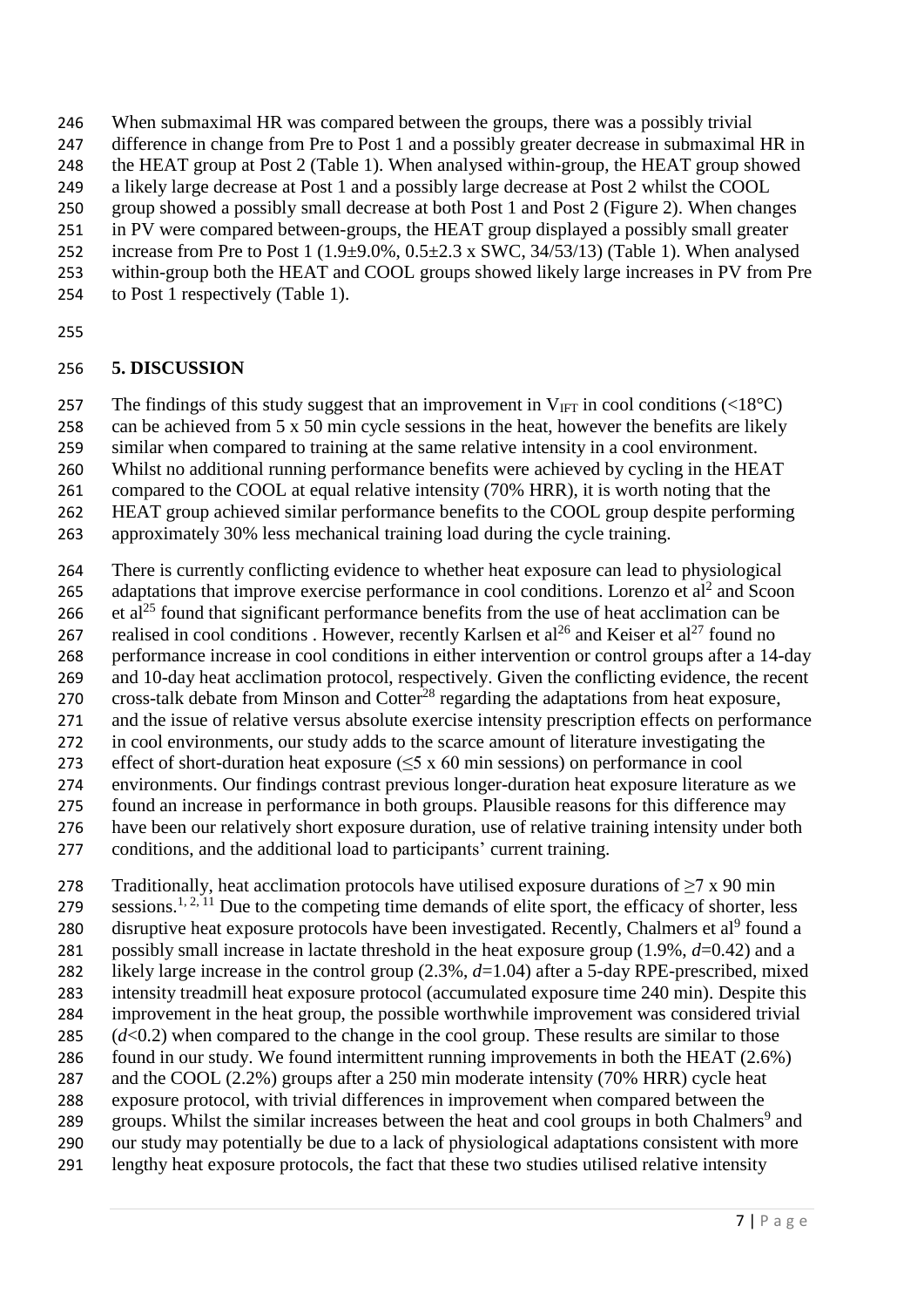protocols should be highlighted, as the majority of previous heat exposure research has been based on exercise prescribed as an absolute intensity.

 Setting training intensity based on relative intensities such as % maximal heart rate or RPE is not common in heat exposure studies. Previous studies that have shown significant performance and physiological adaptations after heat exposure have prescribed exercise as an 297 absolute intensity.<sup>[2,](#page-10-1) [11,](#page-10-9) [17](#page-11-11)</sup> In the study by Lorenzo<sup>[2](#page-10-1)</sup> a heat exposure protocol of 10 x 90 min 298 cycling prescribed with an absolute workload of 50% of peak power output at  $VO<sub>2max</sub>$  resulted in a 6.5% increase in PV and a 5% increase in 60 min time trial performance in cool conditions when compared to the control group in highly-trained cyclists. Lorenzo et  $al^2$  $al^2$  showed that the group that exercised in the heat consistently worked at a higher cardiac frequency. End session HR was 35bpm higher on day 1 in the heat group, and still 27bpm higher on day 10, suggesting a greater relative intensity throughout the intervention. A study by Morrison and colleagues,<sup>[15](#page-10-13)</sup> where exercise prescription was matched by relative intensity (RPE) during a 7 x 90 min heat exposure cycle protocol found no difference in PV expansion between the heat and the cool group, and no benefit of heat exposure on 40 km time trial 307 performance in cool conditions. Similarly, recent findings from Keiser et al<sup>[27](#page-11-9)</sup> found no significant improvements in cool-condition VO2max or 60 min time trial performance with 309 well-trained participants after 10 x 90 min HR prescribed heat acclimation sessions. Keiser $^{27}$  $^{27}$  $^{27}$ 310 did however find an increase in both  $VO_{2max}$  and time trial performance in the heat after the 10 x 90 min heat acclimation protocol. The findings from Keiser et al<sup>[27](#page-11-9)</sup> suggest that heat exposure may benefit performance in hot but not cool conditions. Interestingly, whilst no  $\sin^2$  significant increase in cool-condition exercise performance was seen in the Keiser<sup>[27](#page-11-9)</sup> study,  $2^{29}$  $2^{29}$  $2^{29}$  proposed that the statistical approach used for analysis may have underpowered the 315 statistical significance of the  $\sim$ 3-4% increase in cool-condition VO<sub>2max</sub>. Uniquely, in our [16](#page-11-0) study, using a HR clamp protocol similar to that proposed by Periard and colleagues,<sup>16</sup> similar performance improvements were achieved in both groups despite the HEAT group performing 30% less mechanical work during the cycle intervention. The similar increase in running performance despite the reduced mechanical workload in the heat may be attributed to similar cardiovascular strain in both groups. While heat alone may significantly contribute to improvement in performance the exercise intensity and volume are also integral to aerobic performance improvement.

The increased training load from the participants' baseline in this study could potentially

- account for the increases in PV and intermittent running performance by both groups.
- However, as stated previously, this study showed similar improvements in performance
- between the two groups despite the HEAT group performing 30% less mechanical load. This
- is potentially of great interest for practitioners looking to condition injured or rehabilitating athletes, or those wanting to increase running performance without additional running
- 329 vo[l](#page-10-14)ume. Whilst it has recently been suggested by Chalmers et al<sup>8</sup> that a protocol of  $\geq$ 5 x 60
- min of high intensity exercise in the heat may be necessary to elicit physiological and
- performance benefits, the increase in training load of 5 x 50 min moderate intensity sessions
- 332 was sufficient to dampen any increase in in  $V_{\text{IFT}}$  immediately following the intervention. It
- 333 was not until three days post intervention (Post 2) that improvements in  $V_{\text{IFT}}$  were observed
- for either group. This suggests that residual fatigue may have occurred as a result of the increased training load. Consequently, adding five days of cycle exercise in either a hot or
- cool environment to a team sport athlete's weekly training may elicit residual fatigue, and as
- such performance benefits may not be realised one day post intervention. As a result, a heat
- 338 exposure protocol consisting of  $\geq$ 5 x 60 min high intensity sessions may not be viable for
- team sport athletes that compete on a weekly basis.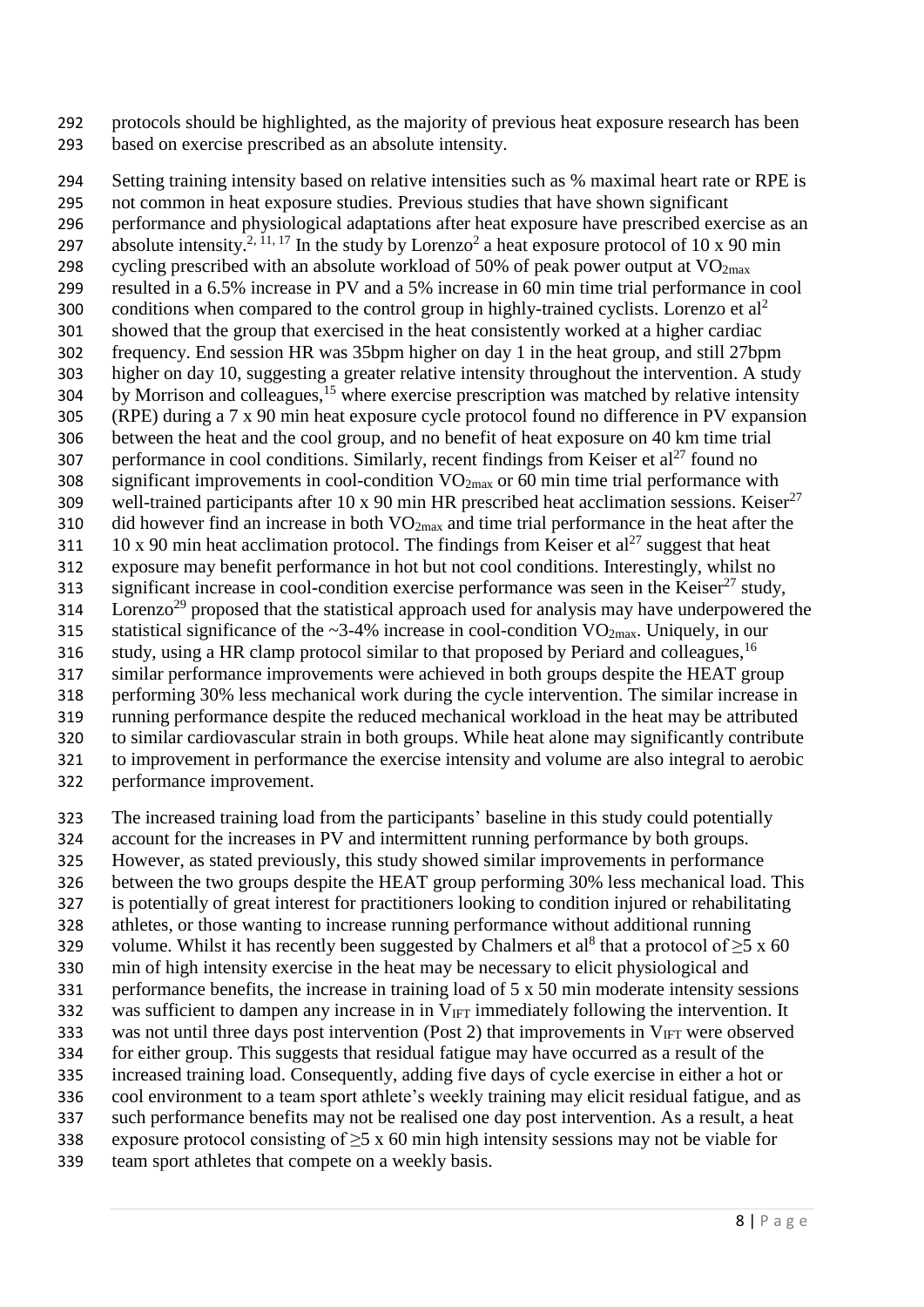Limitations of this study include the use of a short-duration heat exposure period and the limited ability to accurately measure key physiological adaptations consistent with substantial heat exposure such as core temperature. Adaptations that are associated with heat acclimation 343 such as PV expansion,<sup>[2](#page-10-1)</sup> lower HR at a given intensity<sup>2</sup> and resting tympanic temperature<sup>[30](#page-11-13)</sup> showed conflicting results, with a lower resting tympanic temperature, a similar decrease in 30-15<sub>IFT</sub> submaximal HR and a possibly small increase in PV at Post 1 in the HEAT group when compared to the COOL. Whilst it is acknowledged that a longer heat exposure period may have resulted in greater physiological adaptations, this was not the intent of the study. Our intent was to determine the effectiveness of a short-duration protocol that could be utilised in a team sport setting, not one that was known to elicit significant heat acclimation. It must also be acknowledged that given the training status of the participants (Tasmanian State League footballers) and the exposure to a novel, additional training stimulus, that the possibility of a training effect cannot be excluded when assessing the participants' responses to the cycling exercise intervention. Despite the potential of a training effect in this study it is of interest to note that similar running performance improvements were seen between the two groups despite the HEAT group performing 30% less mechanical cycling load during the 356 intervention. The small sample size  $(n=12)$  used for this study is also a limitation from a statistical power perspective.

 Future studies investigating the use of high-intensity protocols to determine if more 359 conclusive heat acclimation adaptations can be achieved in a short-time period  $(\leq 45 \text{ min})$  would be of significant value to practitioners looking to improve intermittent running performance with the lowest amount of additional workload possible. Furthermore, studies 362 investigating a longer heat exposure protocol (eg.  $\geq$  10 x 90 min sessions) utilising relative 363 intensity exercise prescription, such as percentage of  $VO<sub>2</sub>max$ , would be of significant value

to determine if the effects of 'traditional' heat acclimation protocols based on matched

absolute intensity are due to the heat exposure or the increased relative exercise intensity.

# **6. PRACTICAL APPLICATIONS**

- Supplementing usual training with five days of cycling at 70% HRR in either hot or cool environment can lead to small intermittent running performance improvements in semi-professional ARF players
- 371 Implementing heat exposure sessions may be a useful strategy to condition injured or rehabilitating athletes, or those wanting to increase running performance without additional running volume.
- 374 If implementing a 5-day cycling program to a team sport program ensure the intervention ends at least two days prior to the desired match or event to avoid residual fatigue.
- 

### **7. CONCLUSIONS**

The addition of 5 days of cycling in either HEAT or COOL at the same relative intensity can

lead to likely small increases in high-intensity running performance in a cool environment.

Whilst no additional running performance benefits were produced by heat training, the HEAT

group performed approximately 30% less mechanical training load during the cycle training.

- The addition of a 5-day cycle training intervention into the training regime of semi-
- professional ARF players could elicit residual fatigue requiring three days before
- performance improvements are realised.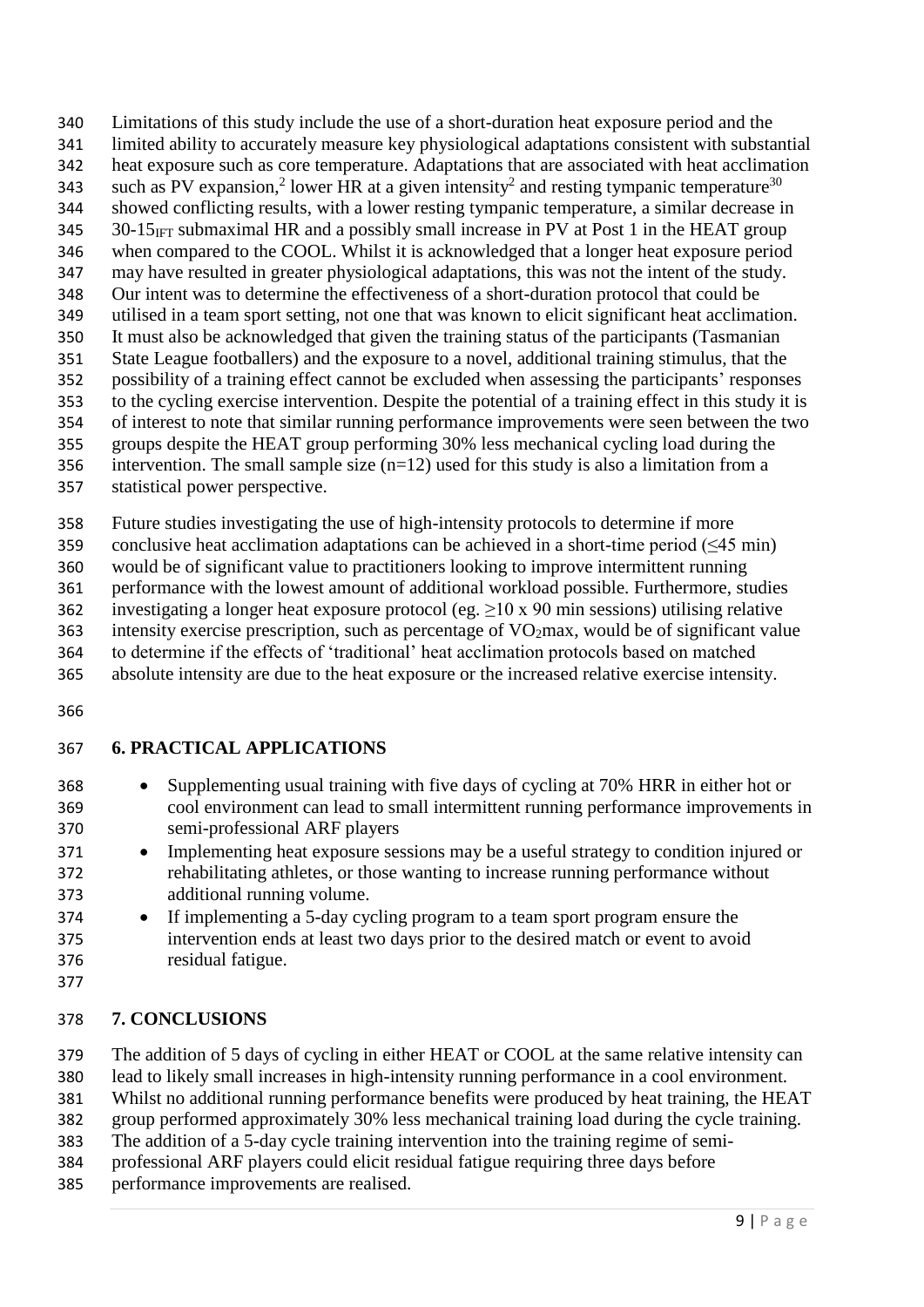### **8. ACKNOWLEDGEMENTS**

- The authors thank the coaches and participants for volunteering to take part in the study. The
- authors are also grateful for the contribution of University of Tasmania undergraduate students for their help in data collection.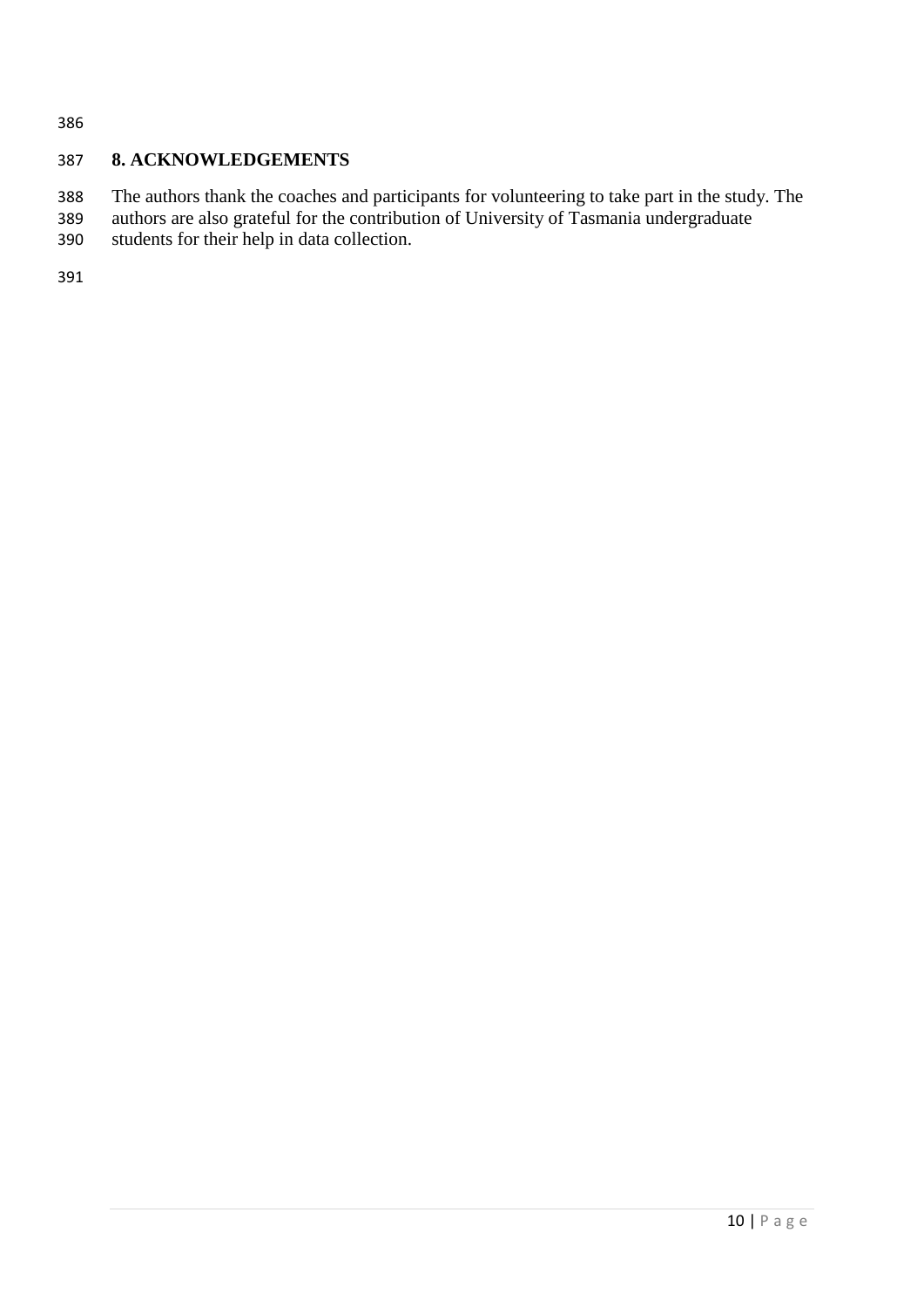#### References

- <span id="page-10-0"></span> 1. Senay, LC, Mitchell, D, and Wyndham, CH, *Acclimatization in a hot, humid environment: body fluid adjustments.* Journal of Applied Physiology, 1976. **40**(5): p. 786-796.
- <span id="page-10-1"></span> 2. Lorenzo, S, Halliwill, JR, Sawka, MN, and Minson, CT, *Heat acclimation improves exercise performance.* Journal of Applied Physiology, 2010. **109**(4): p. 1140-1147.
- <span id="page-10-2"></span> 3. Sawka, MN, Pandolf, KB, Avellini, BA, and Shapiro, Y, *Does heat acclimation lower the rate of metabolism elicited by muscular exercise?* Aviation, Space, and Environmental Medicine, 1983. **54**(1): p. 27-31.
- <span id="page-10-3"></span> 4. Sunderland, C, Morris, JG, and Nevill, ME, *A heat acclimation protocol for team sports.* British Journal of Sports Medicine, 2008. **42**(5): p. 327-33.
- <span id="page-10-4"></span> 5. Racinais, S, Buchheit, M, Bilsborough, J, Bourdon, PC, Cordy, J, and Coutts, AJ, *Physiological and Performance Responses to a Training Camp in the Heat in Professional Australian Football Players.* International Journal of Sports Physiology & Performance, 2014. **9**(4): p. 598-603.
- <span id="page-10-5"></span> 6. Mooney, M, O'Brien, B, Cormack, S, Coutts, A, Berry, J, and Young, W, *The relationship between physical capacity and match performance in elite Australian football: A mediation approach.* Journal of Science & Medicine in Sport, 2011. **14**(5): p. 447-452.
- <span id="page-10-6"></span> 7. Buchheit, M, Voss, SC, Nybo, L, Mohr, M, and Racinais, S, *Physiological and performance adaptations to an in-season soccer camp in the heat: associations with heart rate and heart rate variability.* Scandinavian Journal of Medicine & Science in Sports, 2011. **21**(6): p. e477-85.
- <span id="page-10-14"></span> 8. Chalmers, S, Esterman, A, Eston, R, Bowering, KJ, and Norton, K, *Short-term heat acclimation training improves physical performance: a systematic review, and exploration of physiological adaptations and application for team sports.* Sports Medicine, 2014. **44**(7): p. 971-88.
- <span id="page-10-7"></span> 9. Chalmers, S, Esterman, A, Eston, R, and Norton, K, *Brief Heat Training Does Not Improve the Lactate Threshold in Mild Conditions.* International Journal of Sports Physiology and Performance, 2016.
- <span id="page-10-8"></span> 10. Petersen, CJ, Portus, MR, Pyne, DB, Dawson, BT, Cramer, MN, and Kellett, AD, *Partial Heat Acclimation in Cricketers Using a 4-Day High Intensity Cycling Protocol.* International Journal of Sports Physiology & Performance, 2010. **5**(4): p. 535-545.
- <span id="page-10-9"></span> 11. Nielsen, B, Hales, JR, Strange, S, Christensen, NJ, Warberg, J, and Saltin, B, *Human circulatory and thermoregulatory adaptations with heat acclimation and exercise in a hot, dry environment.* The Journal of Physiology, 1993. **460**: p. 467-485.
- <span id="page-10-10"></span> 12. Maw, GJ, Boutcher, SH, and Taylor, NAS, *Ratings of perceived exertion and affect in hot and cool environments.* European Journal of Applied Physiology & Occupational Physiology, 1993. **67**(2): p. 174-179.
- <span id="page-10-11"></span> 13. Periard, JD, Cramer, MN, Chapman, PG, Caillaud, C, and Thompson, MW, *Cardiovascular strain impairs prolonged self-paced exercise in the heat.* Experimental Physiology, 2011. **96**(2): p. 134-44.
- <span id="page-10-12"></span> 14. Gonzalez-Alonso, J, Crandall, CG, and Johnson, JM, *The cardiovascular challenge of exercising in the heat.* The Journal of Physiology, 2008. **586**(1): p. 45-53.
- <span id="page-10-13"></span> 15. Morrison, JP, Hopkins, WG, and Sleivert, GG, *Little effect of training in the heat on cycling performance at normal temperature.* Sportscience, 2002. **6**.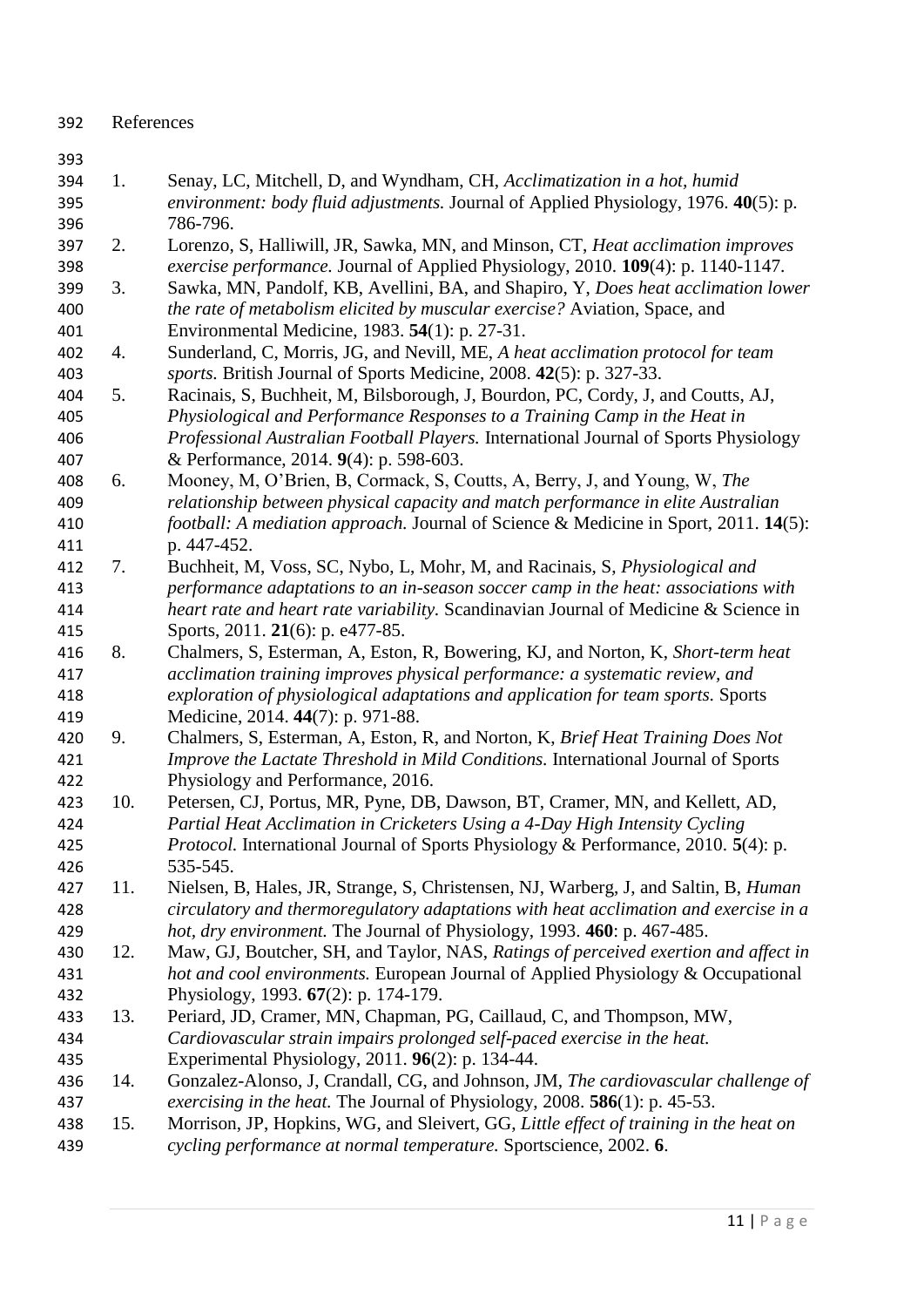<span id="page-11-11"></span><span id="page-11-6"></span><span id="page-11-5"></span><span id="page-11-4"></span><span id="page-11-3"></span><span id="page-11-2"></span><span id="page-11-1"></span><span id="page-11-0"></span>

| 440 | 16. | Périard, JD, Racinais, S, and Sawka, MN, Adaptations and mechanisms of human            |
|-----|-----|-----------------------------------------------------------------------------------------|
| 441 |     | heat acclimation: Applications for competitive athletes and sports. Scandinavian        |
| 442 |     | Journal of Medicine & Science in Sports, 2015. 25: p. 20-38.                            |
| 443 | 17. | Sawka, MN, Young, AJ, Cadarette, BS, Levine, L, and Pandolf, KB, Influence of heat      |
| 444 |     | stress and acclimation on maximal aerobic power. European Journal of Applied            |
| 445 |     | Physiology & Occupational Physiology, 1985. 53(4): p. 294-298.                          |
| 446 | 18. | Chen, TI, Tsai, PH, Lin, JH, Lee, NY, and Liang, MT, Effect of short-term heat          |
| 447 |     | acclimation on endurance time and skin blood flow in trained athletes. Open access      |
| 448 |     | Journal of Sports Medicine, 2013. 4: p. 161-70.                                         |
| 449 | 19. | Handbook-Fundamentals, A, American society of heating, refrigerating and air-           |
| 450 |     | conditioning engineers. Inc., NE Atlanta, GA, 2009. 30329.                              |
| 451 | 20. | Foster, C, Florhaug, JA, Franklin, J, Gottschall, L, Hrovatin, LA, Parker, S, Doleshal, |
| 452 |     | P, and Dodge, C, A new approach to monitoring exercise training. Journal of Strength    |
| 453 |     | & Conditioning Research (Allen Press Publishing Services Inc.), 2001. 15(1): p. 109-    |
| 454 |     | 115 7p.                                                                                 |
| 455 | 21. | Buchheit, M, The 30-15 intermittent fitness test: accuracy for individualizing interval |
| 456 |     | training of young intermittent sport players. The Journal of Strength & Conditioning    |
| 457 |     | Research, 2008. 22(2): p. 365-374.                                                      |
| 458 | 22. | Dill, D and Costill, DL, Calculation of percentage changes in volumes of blood,         |
| 459 |     | plasma, and red cells in dehydration. Journal of Applied Physiology, 1974. 37(2): p.    |
| 460 |     | 247-248.                                                                                |
| 461 | 23. | Hopkins, WG, A spreadsheet to Compare Means of Two Groups. Sportscience, 2007.          |
| 462 |     | 11(1): p. 22-23.                                                                        |
| 463 | 24. | Hopkins, WG, Spreadsheets for analysis of controlled trials, with adjustment for a      |
| 464 |     | subject characteristic Sportscience, 2006. 10(1): p. 46-50                              |
| 465 |     | (sporttsci.org/2006/wghcontrial.htm).                                                   |
| 466 | 25. | Scoon, G, Hopkins, W, Mayhew, S, and Cotter, J, Effect of post-exercise sauna           |
| 467 |     | bathing on the endurance performance of competitive male runners. Journal of            |
| 468 |     | Science & Medicine in Sport, 2007. 10(4): p. 259-262.                                   |
| 469 | 26. | Karlsen, A, Racinais, S, Jensen, MV, Nørgaard, SJ, Bonne, T, and Nybo, L, Heat          |
| 470 |     | acclimatization does not improve VO2max or cycling performance in a cool climate        |
| 471 |     | in trained cyclists. Scandinavian Journal of Medicine & Science in Sports, 2015. 25:    |
| 472 |     | p. 269-276.                                                                             |
| 473 | 27. | Keiser, S, Flück, D, Hüppin, F, Stravs, A, Hilty, MP, and Lundby, C, Heat training      |
| 474 |     | increases exercise capacity in hot but not in temperate conditions: a mechanistic       |
| 475 |     | counter-balanced cross-over study. American Journal of Physiology-Heart and             |
| 476 |     | Circulatory Physiology, 2015. 309(5): p. H750-H761.                                     |
| 477 | 28. | Minson, CT and Cotter, JD, Rebuttal by Christopher T. Minson and James D. Cotter.       |
| 478 |     | The Journal of Physiology, 2015. doi:10.1113/JP271670.                                  |
| 479 | 29. | Lorenzo, S, Comments on Crosstalk: Heat acclimitization does/does not improve           |
| 480 |     | performance in a cool condition. The Journal of Physiology, 2016. 0: p. 1-6.            |
| 481 | 30. | Shin, YO, Lee, JB, Min, YK, and Yang, HM, Heat acclimation affects circulating          |
| 482 |     | levels of prostaglandin E2, COX-2 and orexin in humans. Neuroscience Letters, 2013.     |
| 483 |     | <b>542</b> : p. 17-20.                                                                  |
|     |     |                                                                                         |
| 484 |     |                                                                                         |
|     |     |                                                                                         |

<span id="page-11-13"></span><span id="page-11-12"></span><span id="page-11-10"></span><span id="page-11-9"></span><span id="page-11-8"></span><span id="page-11-7"></span>